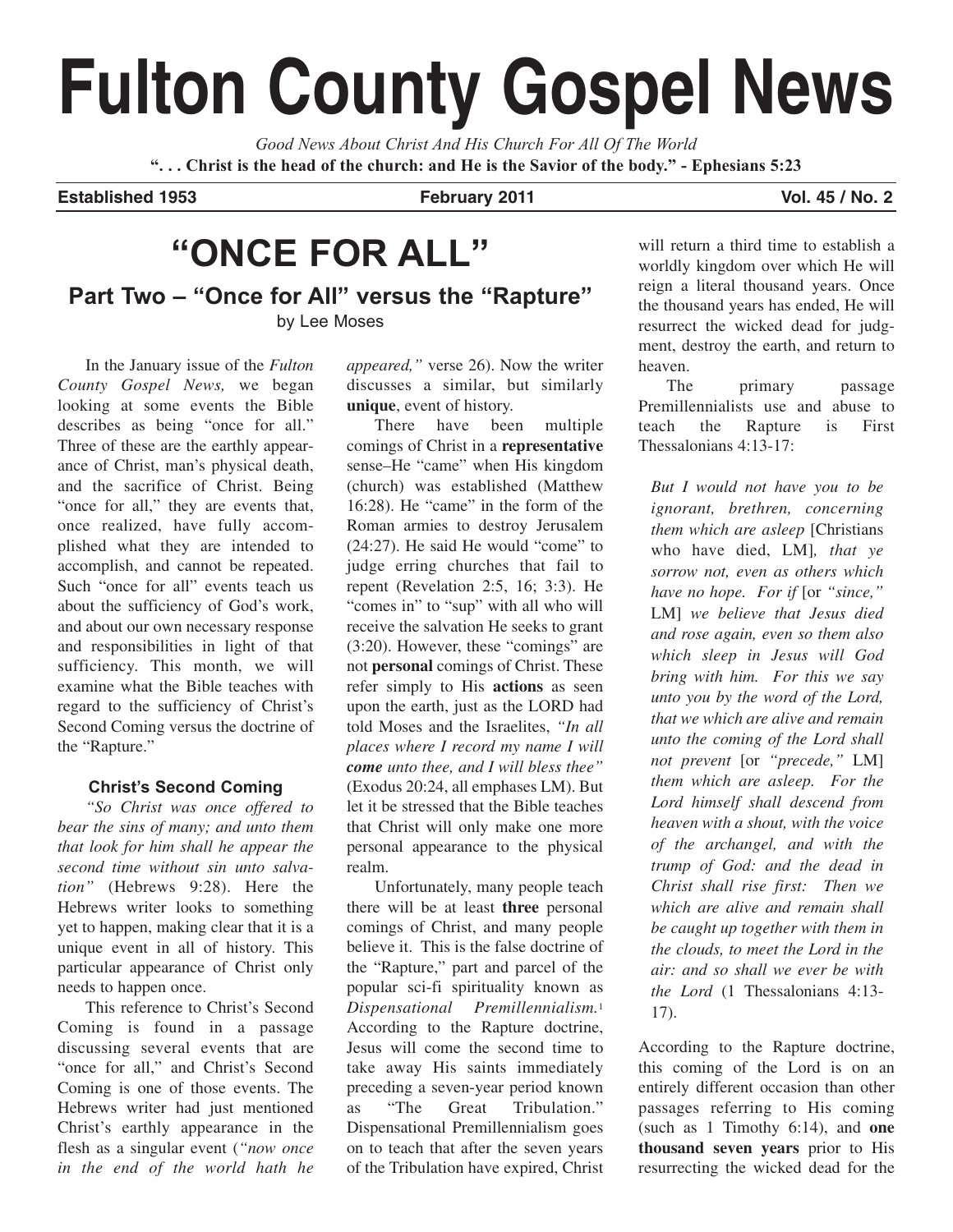#### **FULTON COUNTY GOSPEL NEWS** USPS Publication #211780

. . . is a Periodical publication issued monthly by the Church of Christ at Third and Bethel (P.O. Box 251), Mammoth Spring, AR 72554-0251. **POSTMASTER: Please mail all changes of address to the above address.**

**FCGN** is mailed free of charge to any who care to receive it. We will be happy to add any names to the regular mailing list. If you send in a name we must have a complete address, including number and street name, or R.R. or HCR number, plus box number, or a P.O. Box number and the **NINE DIGIT ZIP CODE**. This paper is supported by voluntary contributions for which we are grateful. Financial information will be furnished upon request. **Mail all address corrections or manuscripts to:**

#### **FULTON COUNTY GOSPEL NEWS** P.O. Box 251

Mammoth Spring, AR 72554

| Lee Moses $\dots\dots\dots\dots\dots\dots$ . EDITOR |
|-----------------------------------------------------|
|                                                     |
| E-Mail cocfcgn@centurytel.net                       |
| Website www.fultoncountygospelnews.org              |
|                                                     |
| E-Mail $\ldots$ sales@halopages.net                 |

## *(continued from page one)*

Judgment. They do this by claiming:

**(1)** *"The dead in Christ shall rise first"* **(verse 16) means that the dead in Christ and the wicked dead will be raised at different times.** 

However, this passage is not making a distinction between the resurrection of the dead in Christ and the resurrection of the wicked dead. Rather, the distinction is showing that the dead in Christ shall be resurrected before living Christians ascend to be with the Lord. Note the "first...then" order of verses 16-17, as well as the context of refuting the notion that living Christians would be received up into glory before the dead in Christ (verse 15).

Also, Jesus affirmed that the dead in Christ and the wicked dead would be raised in the same **hour**: *"Marvel not at this: for the hour is coming, in the which all that are in the graves shall hear his voice, and shall come forth; they that have done good, unto the resurrection of life; and they that have done evil, unto the resurrection*

*of damnation"* (John 5:28-29). To change Jesus'*"hour"* into a 1007-year interlude is the height of presumption.

**(2) At some time Christ is going to come** *"with all his saints"* **(1 Thessalonians 3:13). Before He can come** *with* **His saints, He will have to come** *for* **His saints.**

Yes, the term "saints" (literally "holy ones") is often used to refer to Christians. But the interpretation given above is to read into the passage far more than it says. The passage reads, *"To the end he may stablish your hearts unblameable in holiness before God, even our Father, at the coming of our Lord Jesus Christ with all his saints"* (1 Thessalonians 3:13). But "all" does not necessarily mean that there can be no Christians on earth when Jesus arrives. Other passages clearly teach that there is at least the possibility of faithful Christians being on the earth when Jesus comes (Luke 18:8; 1 Thess. 4:15, 17; 1 Timothy 6:14). Perhaps First Thessalonians 3:13 refers to angels (also called "saints" or "holy ones," Jude 14), who will accompany Jesus when He comes in judgment (Mark 8:38; 2 Thess. 1:7; Jude 14). Perhaps it refers to the dead in Christ whose spirits will be rejoined with their glorified bodies (Ecclesiastes 12:7; 1 Corinthians 15:52). Regardless, there is no need to stretch this passage to controvert other passages which teach that Christians can, and probably **will**, be on earth when Jesus comes again.

## **(3) The "coming" (***parousia***) of Christ refers to the Rapture; but the "revelation" and "appearing" (***apokalupsis* **or** *epiphaneia***) of Christ refer to His third coming, when He will establish His earthly kingdom.**

Premillennialists try to make a distinction by saying that Christ will not "appear" or "be revealed" to all mankind at His Second Coming (the Rapture). They allege that it will be a secret, silent coming. While the right-

eous will depart to be with the Lord, those remaining will have no idea what has taken place. Indeed, Jesus spoke of His coming as resembling *"a thief in the night"* (1 Thessalonians 5:2; 2 Peter 3:10). However, this simply means that Christ will not announce the time of His coming (compare with Matthew 25:13). His coming will **not** be "silent" or "secret." Note the earsplitting tumult that will accompany His coming: *"For the Lord himself shall descend from heaven, with a shout, with the voice of the archangel, and with the trump of God"* (1 Thess. 4:16). That would be quite a clamor for a "secret, silent" coming. As Peter describes that "coming like a thief in the night," *"But the day of the Lord will come as a thief in the night; in the which the heavens shall pass away with a great noise, and the elements shall melt with fervent heat, the earth also and the works that are therein shall be burned up"* (2 Peter 3:10).

Also, the terms that Premillennialists insist must be used to refer to distinct events clearly are used to refer to the **same** events. Two of these words that Premillennialists insist must be distinct are found **in the same verse**: *"And then shall that Wicked be revealed, whom the Lord shall consume with the spirit of his mouth, and shall destroy with the brightness* [*epiphaneia,* elsewhere translated 'appearing,' LM] *of his coming* [*parousia*]*"* (2 Thessalonians 2:8). The terms "coming," "appearing," and "revelation" are all used to refer to the (singular) Second Coming of Christ.

Paul exhorted, *"That thou keep this commandment without spot, unrebukeable, until the appearing of our Lord Jesus Christ"* (1 Timothy 6:14). How could any Christian be told to keep a commandment, to be observed on earth, until the Lord **appears**, when no Christians are to be on the earth when He appears?

*"To the end he may stablish your hearts unblameable in holiness before*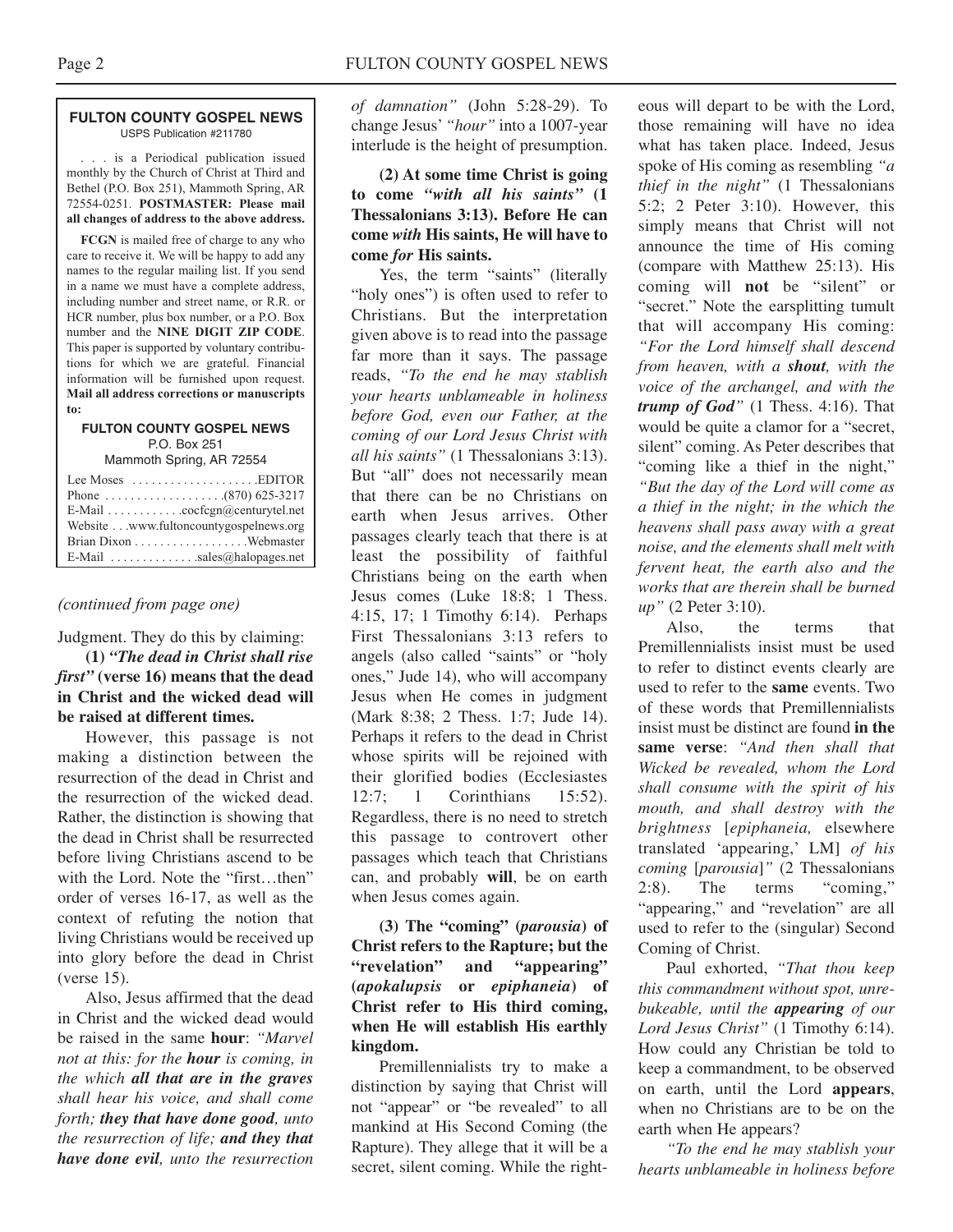*God, even our Father, at the coming of our Lord Jesus Christ with all his saints"* (1 Thess. 3:13). Recall that Premillennialists insist that this passage must refer to a **third** coming because Jesus is described as coming **with** His saints instead of **for** His saints. Yet it uses the word "coming" (*parousia*) that Premillennialists insist must be limited to the Rapture, when Jesus comes **for** His saints.

The Bible teaches that the Second Coming of Christ will be a unique event in the history of the universe. On that day, God will destroy the universe in one fell blow: *"Whose voice then* [at Mount Sinai, LM] *shook the earth: but now he hath promised, saying, Yet once more I shake not the earth only, but also heaven"* (Hebrews 12:26, emphasis LM). There will be no more physical universe to **come** to after He has come that second time (2 Peter 3:10). There will be no work left

with regard to the salvation or judgment of mankind–all will be accomplished.

Those who affirm the doctrine of the Rapture set themselves against the sufficiency of God's work. They deny that Christ will accomplish all the Scriptures affirm He will accomplish at His Second Coming. Not to mention, they deny the sufficiency of the kingdom Christ has already established, His church (Matthew 16:18- 19; Colossians 3:13; Revelation 1:9), insisting that He must establish a kingdom more to their liking.

It seems that at least part of the motivation behind the doctrine of "The Rapture" is to give the opportunity for a second chance. However, second chances are granted only while we are still living and while the universe stands (2 Peter 3:9). Dear reader, once Christ's Second Coming has taken place, there will be nothing

requiring a "Third Coming." There will be nothing left to allow the **possibility** of a "Third Coming." We simply must be prepared when He comes the second time.

*Behold, he cometh with clouds; and every eye shall see him, and they also which pierced him: and all kindreds of the earth shall wail because of him. Even so, Amen* (Revelation 1:7).

*Therefore be ye also ready: for in such an hour as ye think not the Son of man cometh* (Matthew 24:44).

1 Dispensational Premillennialism is the false notion that the entire history of the world, past, present, and future, is divided into seven dispensations (thus the "dispensational"); that the final dispensation will be a literal 1000 year reign of Christ on earth (thus the "millennial"); and that Christ's coming will precede His establishment of His kingdom (thus the "pre-"). Some have aptly added that the "-ism" means "it ain't so."

## **CONTRADICITIONS IN THE BOOK OF MORMON**

### by Jerry C. Brewer

Do you remember billionaire Howard Hughes? When he died, myriads of people came out of the woodwork, brandishing what they claimed was his last will and testament. It took the courts years to sort through the false claims and establish the fact that Hughes had only one will. That's exactly the case of Mormonism with their book which they claim is "Another Testament of Jesus Christ."

Jesus Christ left only *one* last will or testament. It is that which we call The New Testament. But, like those who claimed Howard Hughes had "another" testament, the Mormons loudly and boldly proclaim that Joseph Smith's 19th century work of fiction is "Another Testament of Jesus Christ." The inspired apostle Paul

pronounced a divine curse upon all who would preach "another gospel" in Galatians 1:6-9. In that passage, he said, *"But though we, or an angel from heaven, preach any other gospel unto you than that which we have preached unto you, let him be accursed."* That means that even if there was such an angel as the socalled "Moroni" who gave Joseph Smith the Book of Mormon, that angel is accursed of God. The New Testament Scriptures are inspired of God and fully sufficient to supply all we need to serve God acceptably (2 Timothy 3:16-17). God never intended another than that which He revealed to furnish man unto every good work.

Paul also told the Galatians, *"I marvel that ye are soon removed from*

*him that called you into the grace of Christ unto another gospel: which is not another; but there be some that trouble you and would pervert the gospel of Christ"* (Galatians 1:6-7). There is no such thing as "another testament of Jesus Christ." The Lord left only one testament, and it is not the Book of Mormon. The gospel of Christ–the complete gospel–is found in the New Testament–the only one Christ has. Joseph Smith wrote his fiction 1,800 years *after* the New Testament of Christ declared that the faith had been once and for all time delivered unto the saints (Jude 3). That makes the Book of Mormon 18 centuries too late to be the word of God, or it makes God a liar.

And, while no Bible writer ever contradicted his own words, Joseph Smith did just that. He wrote in Mosiah 3:5 in his book that God is eternal. But he later wrote in *History of The Church*, 6:305, "We have imagined and supposed that God was God from all eternity. I will refute that